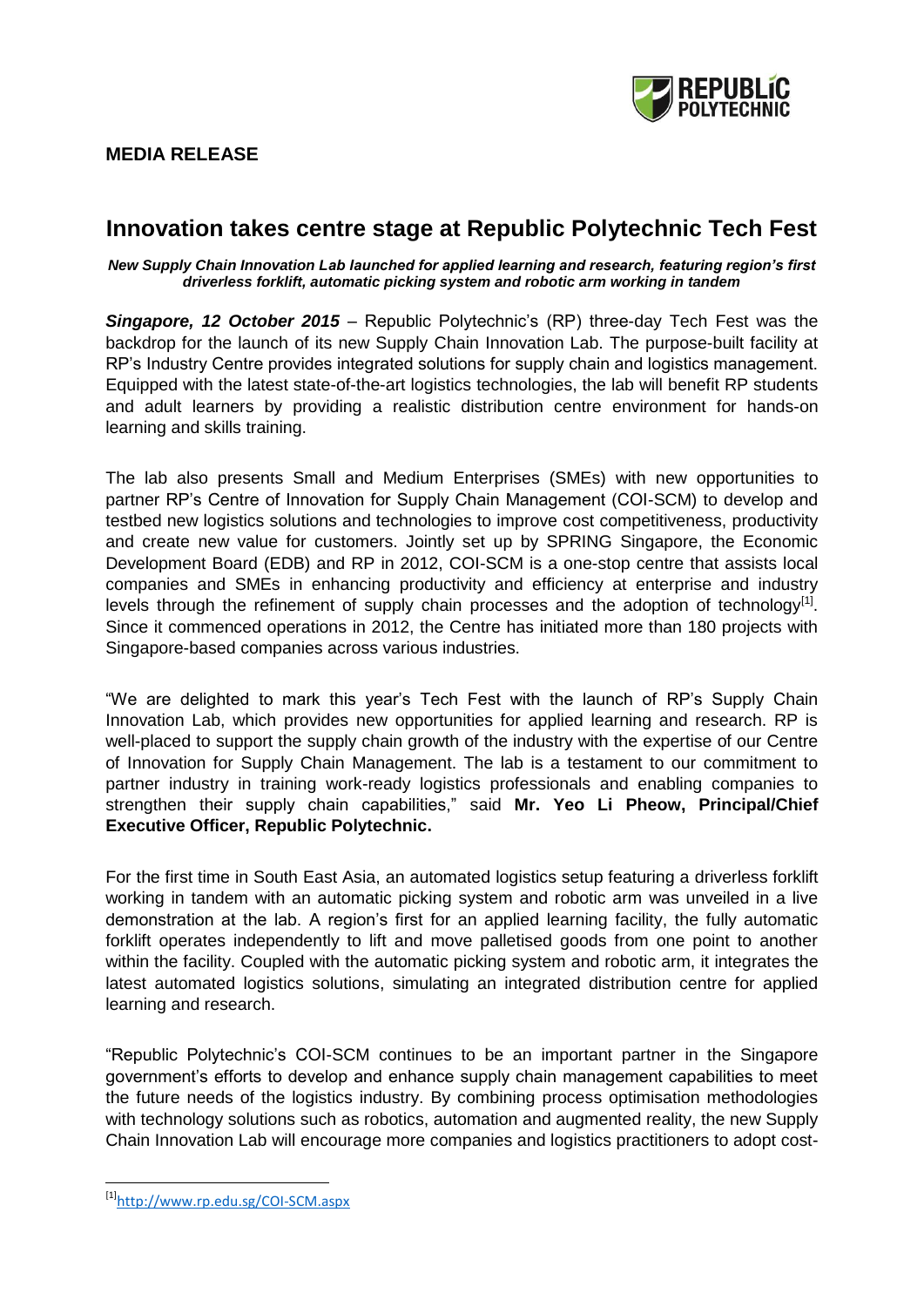

### effective and innovative business processes and solutions," said **Mr. Lee Eng Keat, Director for Logistics and Natural Resources, Singapore Economic Development Board.**

"The Supply Chain Innovation Lab is an excellent platform to encourage technology adoption among SMEs. I would like to thank RP COI-SCM for thoughtfully curating a set of modular and cost-effective solutions that are suitable for SMEs. As part of our efforts to enhance SMEs' productivity, SPRING will continue working with RP COI-SCM and industry partners to heighten awareness and promote adoption of innovative technologies," said **Mr. Jonathan Lim, Director for Business Services, Industry and Enterprise Group, SPRING Singapore.**

The SkillsFuture Earn and Learn Programme for Logistics was also officially launched by Guest-of-Honour Ms Low Yen Ling, Parliamentary Secretary, Ministry of Trade and Industry & Ministry of Education on the opening day of Tech Fest 2015, as part of the SkillsFuture initiative to provide Singaporeans with the opportunities to develop their fullest potential throughout life. Targeted at fresh logistics diploma graduates from all five polytechnics, the 12 month structured work-study programme, rolled out in partnership with the Singapore Workforce Development Agency (WDA), provides individuals with the opportunity to attain a Specialist Diploma in Supply Chain Management at RP while working full-time at partnering companies. It features structured on-the-job training to transit the fresh graduates smoothly to the workplace and give them a career headstart in Singapore's growing logistics sector. Each trainee will also be assigned a company mentor who will play a key role in their skills development by providing career progression guidance and strong emphasis on lifelong learning.

The first intake of 39 trainees from 15 companies began classes on 2 October and some 36 industry mentors have also been assigned to them.

### **Joint Republic Polytechnic-McKinsey Productivity Lab for Lean Production and Services**

Come April 2016, a Lean Production and Services laboratory will be set up within the new Supply Chain Innovation Lab in collaboration with global management consulting firm McKinsey & Company. This lab will provide an effective environment for students and businesses to build the necessary skills to achieve and sustain strong improvements in operation while producing real products in a real-life factory setup. A Cooperation Agreement was signed today between RP and McKinsey to mark this collaboration.

"We are pleased to form a partnership with Republic Polytechnic to create a real-life factory setting for students and business leaders. In order to maintain economic growth, Singapore must increase its output per worker 2.6 times faster than its historic pace. To act on this productivity imperative, organisations need to rethink how they operate and derive value through lean management. Similar to our capability centres in Munich and Atlanta, the Productivity Lab will provide hands-on learning in lean management to help participants transform their operations to be more efficient. The lab underscores McKinsey's commitment to bring the best of the Firm's global expertise to Singapore," said **Mr. Javier Vara, Associate Partner, McKinsey & Company.**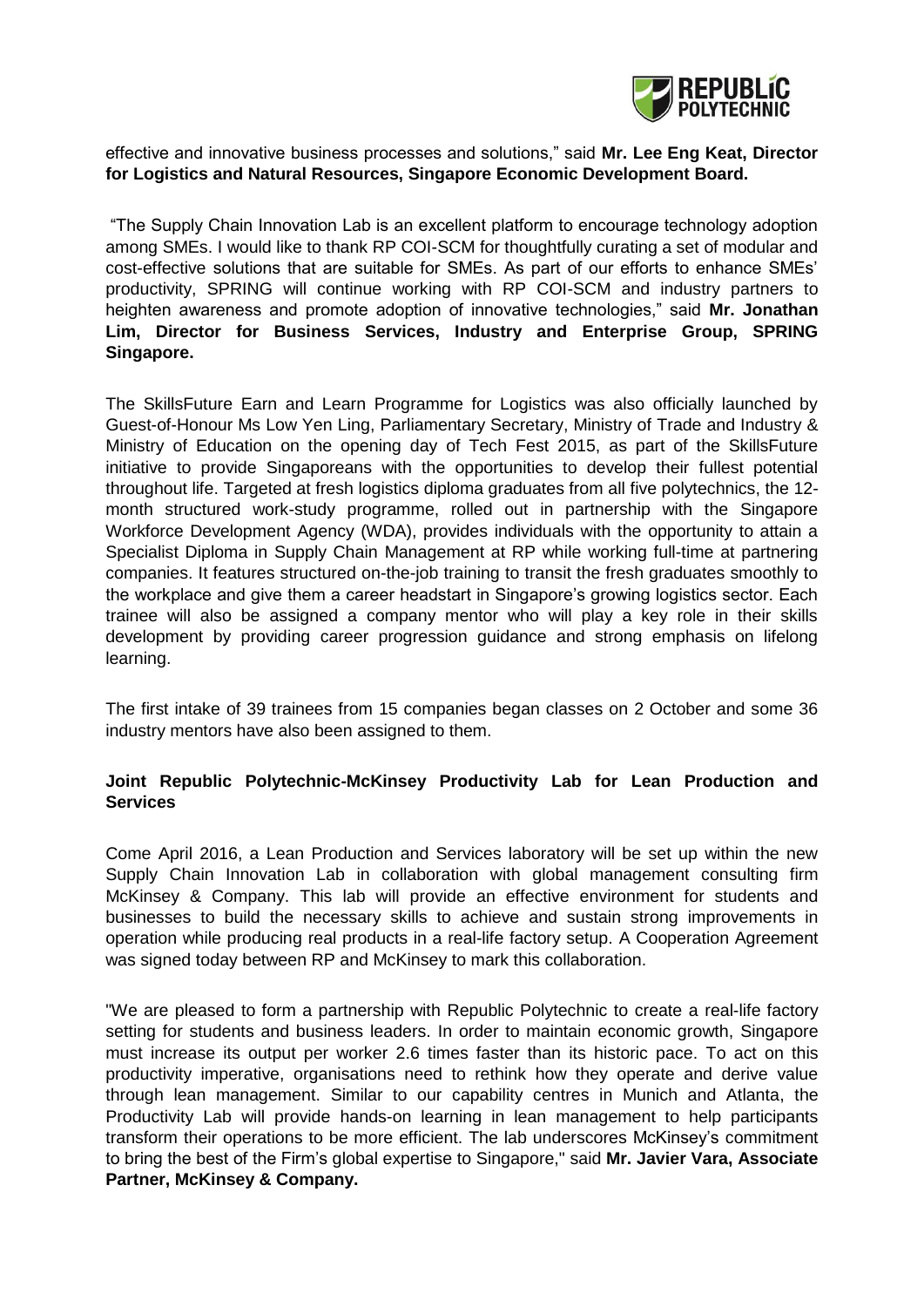

#### **Technology as a catalyst for productivity and innovation**

Themed "Empowering Supply Chains", Tech Fest 2015 provides a platform for industry experts to convene and discuss the latest technology trends, insights and best practices. This year, RP's 11<sup>th</sup> annual technology event is held from 12 to 14 October 2015, with each day focusing on how innovation and technology can enhance supply chain productivity for a specific industry sector. The opening day will focus on transport and storage, while the following two days will focus on hospitality and food services, and distribution and retail respectively.

On display at Tech Fest 2015 will be innovative projects which leverage technology to solve particular challenges, jointly developed by COI-SCM and industry partners. Some project highlights include a 'shoot-store-share' project that allows companies to automate their phototaking tasks, and a cloud-based logistics tracking system for quicker and more efficient deliveries taking into account road and traffic factors.

The second day of Tech Fest will focus on logistics best practices in the hotel and hospitality industry. RP has been appointed as a partner to the Hotel Productivity Centre (HPC), which helps hotels address challenges through productivity and innovation solutions. Among the highlights include a case study on how Studio M Hotel undertook an applied research project with RP via the Centre. Using the Lean approach, RP and HPC identified new opportunities to create better guest experiences by streamlining work processes in its operations. As a result, Studio M Hotel's operational efficiency improved by 12% after optimising its room availability during peak check-in period. This has helped to improve guests' check-in experience and create a positive first impression.

For more on Tech Fest 2015, please visit:<http://www.rp.edu.sg/techfest/index.aspx>

### **About Republic Polytechnic**

The first educational institution in Singapore to leverage the Problem-based Learning approach for all its diploma programmes, Republic Polytechnic (RP) has six schools and two academic centres offering forty-one diplomas in Applied Science, Engineering, Enterprise and Communication, Events and Hospitality, Infocomm, Sports, Health & Leisure, and Technology for the Arts.

Republic Polytechnic is committed to nurturing innovation and entrepreneurial learning in an environment that develops problem-solving skills and lifelong learning opportunities. Its holistic and broad-based curriculum prepares students for an active and meaningful role in society as problem solvers, respected professionals and passionate citizens.

Republic Polytechnic strives for excellence by achieving various international and national accreditations, including ISO 9001, ISO 14001, OHSAS 18001, ISO 22301, Singapore Quality Class, People Developer, Innovation Class, and Service Class.

For more information, visit [http://www.rp.edu.sg](http://www.rp.edu.sg/)